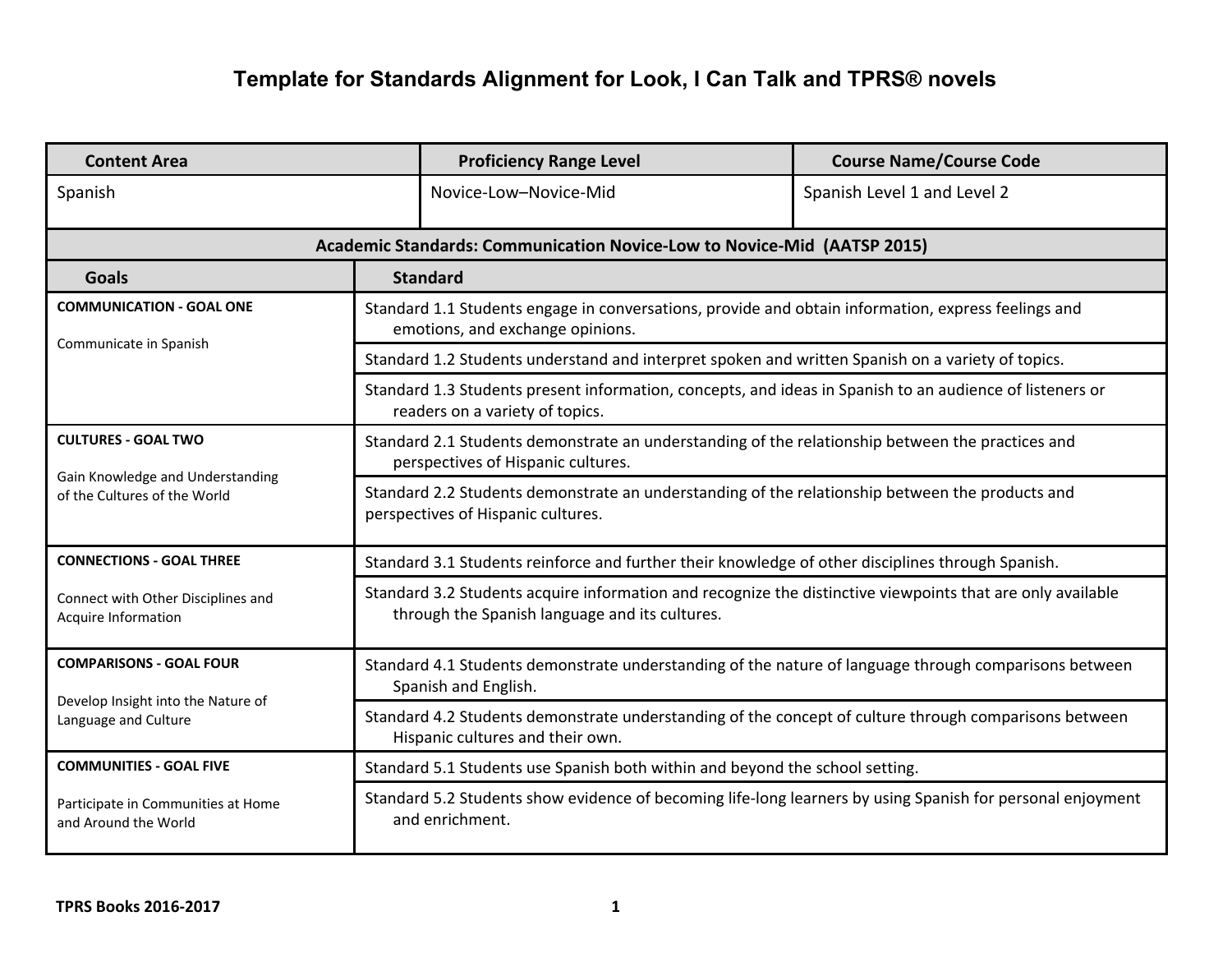| <b>Critical Skills</b><br>My students will be able to do                                                                                                                                                                                                                                                                                                                                                                                                                                  |                                                                                                                                                                                                                                                                                                                                                                                                                                                                                                                                                           |                                                                                                                                                                                                                                                                                                                                                                                                                                                        |                                                                                                                                                                                                                                                                                                                                                                                                                                                                                                                                                                                                 |  |  |  |
|-------------------------------------------------------------------------------------------------------------------------------------------------------------------------------------------------------------------------------------------------------------------------------------------------------------------------------------------------------------------------------------------------------------------------------------------------------------------------------------------|-----------------------------------------------------------------------------------------------------------------------------------------------------------------------------------------------------------------------------------------------------------------------------------------------------------------------------------------------------------------------------------------------------------------------------------------------------------------------------------------------------------------------------------------------------------|--------------------------------------------------------------------------------------------------------------------------------------------------------------------------------------------------------------------------------------------------------------------------------------------------------------------------------------------------------------------------------------------------------------------------------------------------------|-------------------------------------------------------------------------------------------------------------------------------------------------------------------------------------------------------------------------------------------------------------------------------------------------------------------------------------------------------------------------------------------------------------------------------------------------------------------------------------------------------------------------------------------------------------------------------------------------|--|--|--|
| <b>Presentational Speaking</b>                                                                                                                                                                                                                                                                                                                                                                                                                                                            | <b>Presentational Writing</b>                                                                                                                                                                                                                                                                                                                                                                                                                                                                                                                             | <b>Interpretive Listening</b>                                                                                                                                                                                                                                                                                                                                                                                                                          | <b>Interpretive Reading</b>                                                                                                                                                                                                                                                                                                                                                                                                                                                                                                                                                                     |  |  |  |
| <b>Novice-Low</b>                                                                                                                                                                                                                                                                                                                                                                                                                                                                         |                                                                                                                                                                                                                                                                                                                                                                                                                                                                                                                                                           |                                                                                                                                                                                                                                                                                                                                                                                                                                                        |                                                                                                                                                                                                                                                                                                                                                                                                                                                                                                                                                                                                 |  |  |  |
| I can produce isolated words or<br>phrases I memorized or<br>acquired on familiar topics.<br>I can greet and state my<br>name, age, and where I live,<br>and bid farewell.<br>I can point at objects and<br>people and identify them.                                                                                                                                                                                                                                                     | I can write isolated words and<br>phrases used frequently in class<br>with support*.<br>I can write isolated words used<br>frequently in class (e.g., listen,<br>tell me, look at).<br>I can write isolated words and<br>$\bullet$<br>places I see and go to weekly.<br>I can write some numbers,<br>$\bullet$<br>colors, and descriptive words<br>(e.g., 1-10, good, bad).<br>I can write dates, days of the<br>$\bullet$<br>week, and months of the year.                                                                                               | I can understand isolated words<br>and phrases in context with<br>support*.<br>I can understand simple<br>$\bullet$<br>classroom instructions with<br>support* (e.g., greetings,<br>introductions, colors,<br>numbers, commands: look,<br>listen, sit, stand, go).                                                                                                                                                                                     | I can identify isolated words and<br>phrases with support*.<br>I can recognize question<br>$\bullet$<br>words.<br>I can understand isolated<br>$\bullet$<br>words used frequently in class<br>(e.g., listen, tell me, look at).<br>I can connect words and<br>$\bullet$<br>phrases to their meanings<br>when supported by visuals,<br>word walls, and labeled<br>objects.<br>I can understand meaning<br>$\bullet$<br>from cognates and context.                                                                                                                                                |  |  |  |
|                                                                                                                                                                                                                                                                                                                                                                                                                                                                                           | <b>Novice-Mid</b>                                                                                                                                                                                                                                                                                                                                                                                                                                                                                                                                         |                                                                                                                                                                                                                                                                                                                                                                                                                                                        |                                                                                                                                                                                                                                                                                                                                                                                                                                                                                                                                                                                                 |  |  |  |
| I can present information about<br>myself, others, and familiar<br>topics using a variety of<br>acquired and/or memorized<br>words, phrases, and<br>expressions.<br>• I can talk about myself,<br>family members, friends,<br>and characters in leveled<br>readers or texts (e.g., likes/<br>dislikes, sports, description,<br>interests, activities).<br>I can identify and describe<br>people, locations, pictures,<br>and cultural topics<br>mentioned in leveled<br>readers or texts. | I can write about myself, others,<br>and familiar topics using learned or<br>acquired words, phrases, and<br>simple sentences with support*.<br>I can write about myself,<br>$\bullet$<br>family, friends, and characters<br>in leveled readers or texts<br>(e.g., likes/dislikes, sports,<br>activities, interests).<br>I can write about some of my<br>$\bullet$<br>day-to-day and weekend<br>activities.<br>I can write using limited<br>$\bullet$<br>vocabulary relevant to cultural<br>topics (e.g., leveled readers or<br>texts, holidays, places). | I can understand familiar words<br>and phrases in context in a variety<br>of time frames.<br>I can understand simple words<br>$\bullet$<br>or phrases when heard in<br>context (e.g., stories,<br>classroom instructions, songs).<br>I can understand simple<br>$\bullet$<br>phrases and questions related<br>to self, others, familiar topics,<br>and leveled readers and texts<br>(e.g., greetings, introductions,<br>basic feelings, descriptions). | I can understand words, phrases,<br>and main ideas in simple texts and<br>leveled readers on familiar topics<br>in a variety of time frames.<br>I can understand meaning<br>$\bullet$<br>from cognates and context.<br>I can understand expressions<br>$\bullet$<br>of basic feelings (e.g., happy,<br>sad, tired).<br>I can interpret basic dialogue<br>$\bullet$<br>on familiar topics (e.g.,<br>desires, commands, simple<br>conversations).<br>I can understand character<br>$\bullet$<br>introductions (e.g., family,<br>likes/dislikes, people and place<br>descriptions, relationships). |  |  |  |
|                                                                                                                                                                                                                                                                                                                                                                                                                                                                                           |                                                                                                                                                                                                                                                                                                                                                                                                                                                                                                                                                           |                                                                                                                                                                                                                                                                                                                                                                                                                                                        | *Support may include gestures, pictures, props, and word walls.                                                                                                                                                                                                                                                                                                                                                                                                                                                                                                                                 |  |  |  |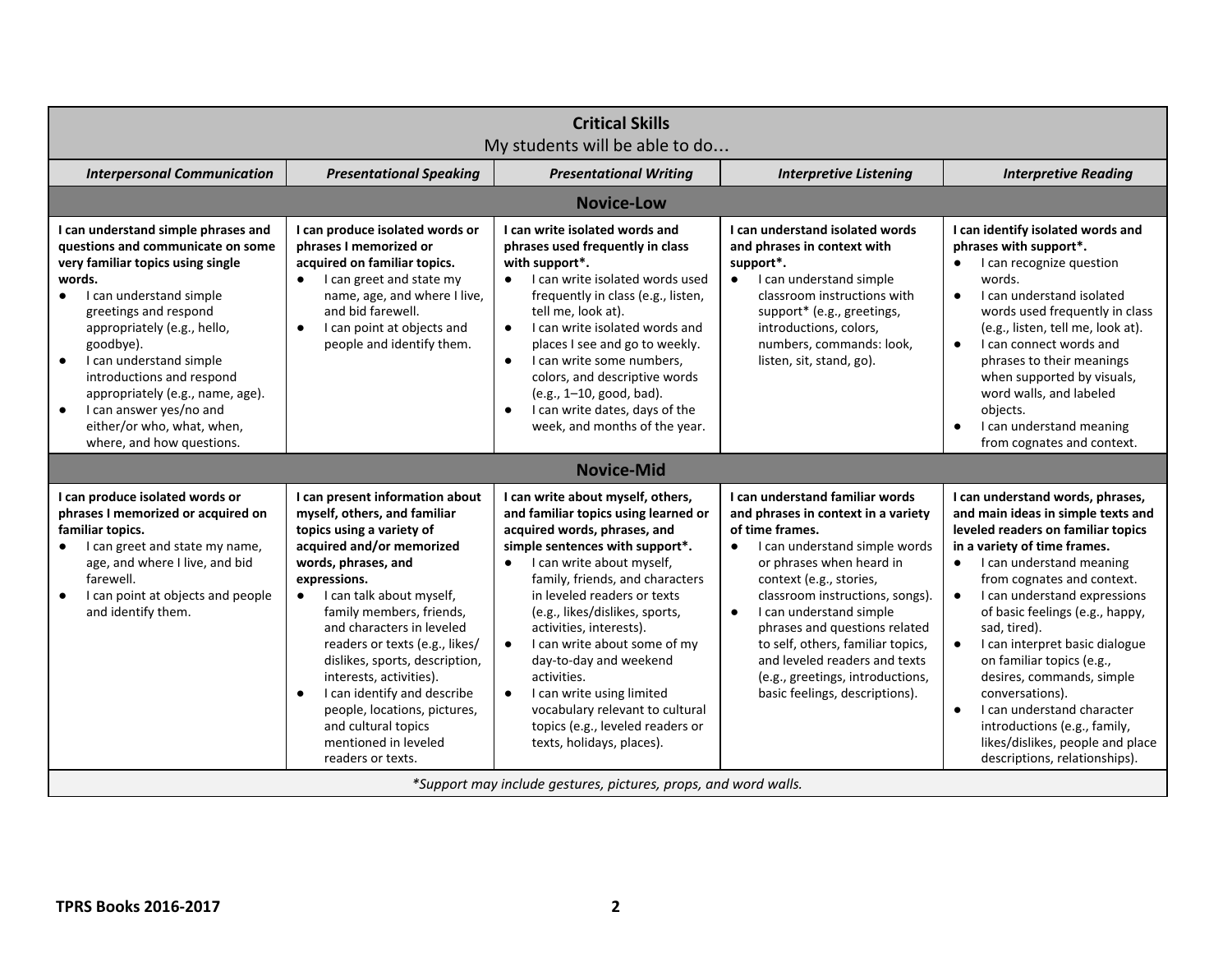| <b>Critical Content</b>                                                                                                                                                                    |                                                            |                                                                                                                                                                                                           |                |                                                                |                   |                                                                                                                                                                                                           |        |                                                                            |           |                                                                                                                                                                                                           |            |
|--------------------------------------------------------------------------------------------------------------------------------------------------------------------------------------------|------------------------------------------------------------|-----------------------------------------------------------------------------------------------------------------------------------------------------------------------------------------------------------|----------------|----------------------------------------------------------------|-------------------|-----------------------------------------------------------------------------------------------------------------------------------------------------------------------------------------------------------|--------|----------------------------------------------------------------------------|-----------|-----------------------------------------------------------------------------------------------------------------------------------------------------------------------------------------------------------|------------|
| My students will know<br>Vocabulary and Structures - Use present, past, future, and conditional tenses with a variety of                                                                   |                                                            |                                                                                                                                                                                                           |                |                                                                |                   |                                                                                                                                                                                                           |        |                                                                            |           |                                                                                                                                                                                                           |            |
|                                                                                                                                                                                            | subjects. Each unit is intended to take roughly 4-8 weeks. |                                                                                                                                                                                                           |                |                                                                |                   |                                                                                                                                                                                                           |        |                                                                            |           |                                                                                                                                                                                                           |            |
|                                                                                                                                                                                            |                                                            |                                                                                                                                                                                                           |                |                                                                |                   | <b>Optional TPR-Unit</b>                                                                                                                                                                                  |        |                                                                            |           |                                                                                                                                                                                                           |            |
| se levanta                                                                                                                                                                                 | levanta                                                    | fuerte<br>brazo                                                                                                                                                                                           |                | detrás de<br>se pone                                           |                   | come<br>cara                                                                                                                                                                                              |        | libro<br>sonríe                                                            |           | amarillo<br>mueve                                                                                                                                                                                         |            |
| se sienta                                                                                                                                                                                  | baja                                                       | toca                                                                                                                                                                                                      | pie            | se quita                                                       | silla             | <b>Ilora</b>                                                                                                                                                                                              | abre   | lengua                                                                     | alrededor | cuenta                                                                                                                                                                                                    | rosado     |
| rápido                                                                                                                                                                                     | mano                                                       | señala                                                                                                                                                                                                    | mesa           | blusa                                                          | suelo             | escribe                                                                                                                                                                                                   | cierra | revista                                                                    | agua      | ropa                                                                                                                                                                                                      | escucha    |
| despacio                                                                                                                                                                                   | pierna                                                     | cabeza                                                                                                                                                                                                    | nariz          | sobre,                                                         | techo             | se ríe                                                                                                                                                                                                    | reloj  | aplaude                                                                    | leche     | azul                                                                                                                                                                                                      | anaranjado |
| anda                                                                                                                                                                                       | grita                                                      | tira                                                                                                                                                                                                      | duerme         | encima de                                                      | dientes           | oreja                                                                                                                                                                                                     | hombro | una vez                                                                    | refresco  | blanco                                                                                                                                                                                                    | café       |
| camina                                                                                                                                                                                     | mira                                                       | boca                                                                                                                                                                                                      | camisa         | debajo de                                                      | lápiz             | pelota                                                                                                                                                                                                    | bebe   | dos veces                                                                  | rompe     | negro                                                                                                                                                                                                     | come       |
| salta<br>para                                                                                                                                                                              | suave                                                      | ojo<br>pelo                                                                                                                                                                                               | calcetines     | arriba de<br>enfrente de                                       | puerta<br>ventana | hombre<br>toma                                                                                                                                                                                            | casa   | tres veces<br>todos                                                        | cubre     | verde                                                                                                                                                                                                     | morado     |
|                                                                                                                                                                                            |                                                            |                                                                                                                                                                                                           |                |                                                                |                   |                                                                                                                                                                                                           |        |                                                                            |           |                                                                                                                                                                                                           |            |
| Unit 1 story 1                                                                                                                                                                             |                                                            | Unit 1 story 2                                                                                                                                                                                            |                |                                                                | Unit 1 story 3    |                                                                                                                                                                                                           |        |                                                                            |           |                                                                                                                                                                                                           |            |
| hay un chico<br>está en<br>tiene<br>le dice<br>el chico es<br>quiere<br>va                                                                                                                 |                                                            | present and past tenses<br>singular and plural nouns<br>definite/indefinite articles<br>adj position/agreement<br>indirect object pronouns<br>interrogatives<br>SER/ESTAR<br>subject pronouns<br>negation |                | hay un chico<br>está en<br>tiene<br>le da<br>le dice           |                   | present and past tenses<br>definite/indefinite articles<br>adj position/agreement<br>indirect object pronouns<br>interrogatives<br>SER/ESTAR<br>singular and plural nouns<br>subject pronouns<br>negation |        | hay<br>quiere<br>le dice<br>no tiene<br>va hacia<br>le da<br>ve<br>es/está |           | present and past tenses<br>definite/indefinite articles<br>adj position/agreement<br>indirect object pronouns<br>interrogatives<br>SER/ESTAR<br>singular and plural nouns<br>subject pronouns<br>negation |            |
| Unit 2 story 1                                                                                                                                                                             |                                                            | Unit 2 story 2                                                                                                                                                                                            |                |                                                                | Unit 2 story 3    |                                                                                                                                                                                                           |        |                                                                            |           |                                                                                                                                                                                                           |            |
| (Recycle and expand previous<br>quiere<br>busca<br>grammar)<br>$IR + a$<br>va<br>stem changing verbs<br>hay<br>sale<br>objects of prepositions<br>possessive adjectives<br>compra<br>tiene |                                                            | hay<br>quiere<br>va hacia<br>vive<br>hace frío<br>pregunta<br>va<br>es/está                                                                                                                               |                | (Recycle and expand previous<br>grammar)<br>hacer with weather |                   | hay<br>le gusta<br>quiere<br>se llama<br>vive<br>habla                                                                                                                                                    |        | (Recycle and expand previous<br>grammar)<br>reflexive verbs<br>gustar      |           |                                                                                                                                                                                                           |            |
| Unit 3 story 1                                                                                                                                                                             |                                                            |                                                                                                                                                                                                           | Unit 3 story 2 |                                                                |                   | Unit 3 story 3                                                                                                                                                                                            |        |                                                                            |           |                                                                                                                                                                                                           |            |
| (Recycle and expand previous<br>quiere tener<br>no puede hablar<br>grammar)<br>infinitives<br>lee<br>two verb construction<br>encuentra                                                    |                                                            | quiere comprar<br>¿Sabes si hay?<br>puede comprar<br>trabaja                                                                                                                                              |                | (Recycle and expand previous<br>grammar)                       |                   | sabe<br>juega fútbol<br>comienza<br>quiere hacer algo                                                                                                                                                     |        | (Recycle and expand previous<br>grammar)<br>indefinite expression          |           |                                                                                                                                                                                                           |            |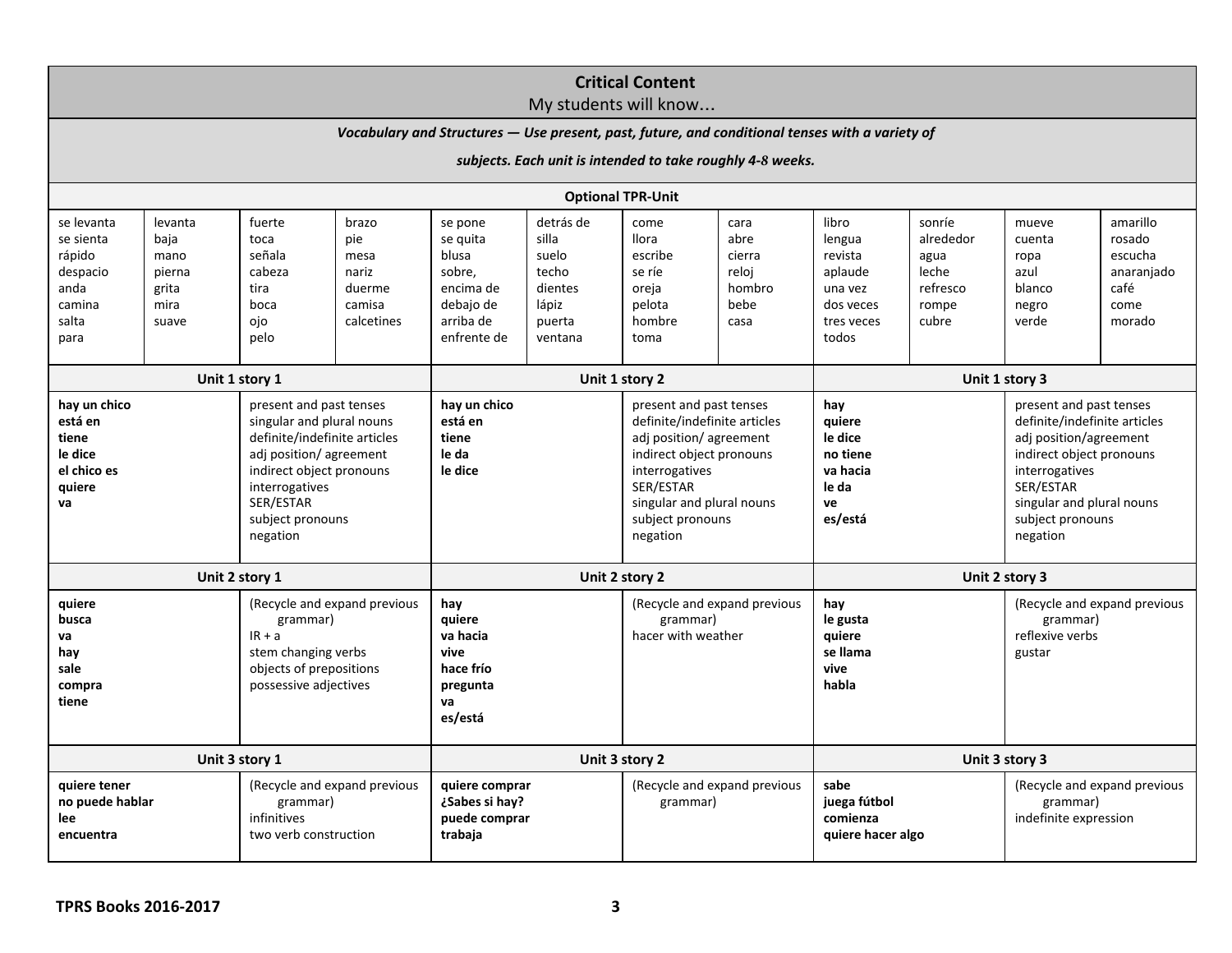| Unit 4 story 1                                                |                                                                                |                                                                     | Unit 4 story 2                                             | Unit 4 story 3                                          |                                                               |  |
|---------------------------------------------------------------|--------------------------------------------------------------------------------|---------------------------------------------------------------------|------------------------------------------------------------|---------------------------------------------------------|---------------------------------------------------------------|--|
| le gusta ir de compras<br>¿Qué puedo hacer?<br>vende<br>llega | (Recycle and expand<br>previous grammar)                                       | lleva<br>tiene que comprar<br>no lo puede creer<br>toma la decisión | (Recycle and expand<br>previous grammar)<br>direct objects | debe comprarle<br>paga<br>escribe<br>deja               | (Recycle and expand<br>previous grammar)                      |  |
|                                                               | Unit 5 story 1                                                                 |                                                                     | Unit 5 story 2                                             | Unit 5 story 3                                          |                                                               |  |
| quiere ser<br>no sabe qué hacer<br>antes de decidir           | (Recycle and expand<br>previous grammar)                                       | piensa que puede<br>decide hacer un viaje<br>los lleva              | (Recycle and expand<br>previous grammar)                   | no tiene bastante dinero<br>entiende<br>cumple<br>viene | (Recycle and expand<br>previous grammar)                      |  |
| Unit 6 story 1                                                |                                                                                | Unit 6 story 2                                                      |                                                            | Unit 6 story 3                                          |                                                               |  |
| trata de llamar<br>te queda una opción<br>espera<br>empieza a | (Recycle and expand<br>previous grammar)<br>$tratar + de$<br>verbs like gustar | cuida<br>sigue<br>se ensucia<br>vuelve a llamar                     | (Recycle and expand<br>previous grammar)<br>volver $+ a$   | cuesta<br>pone<br>se pone contento                      | (Recycle and expand<br>previous grammar)<br>poner vs. ponerse |  |
|                                                               |                                                                                |                                                                     |                                                            |                                                         |                                                               |  |
|                                                               |                                                                                |                                                                     |                                                            |                                                         |                                                               |  |